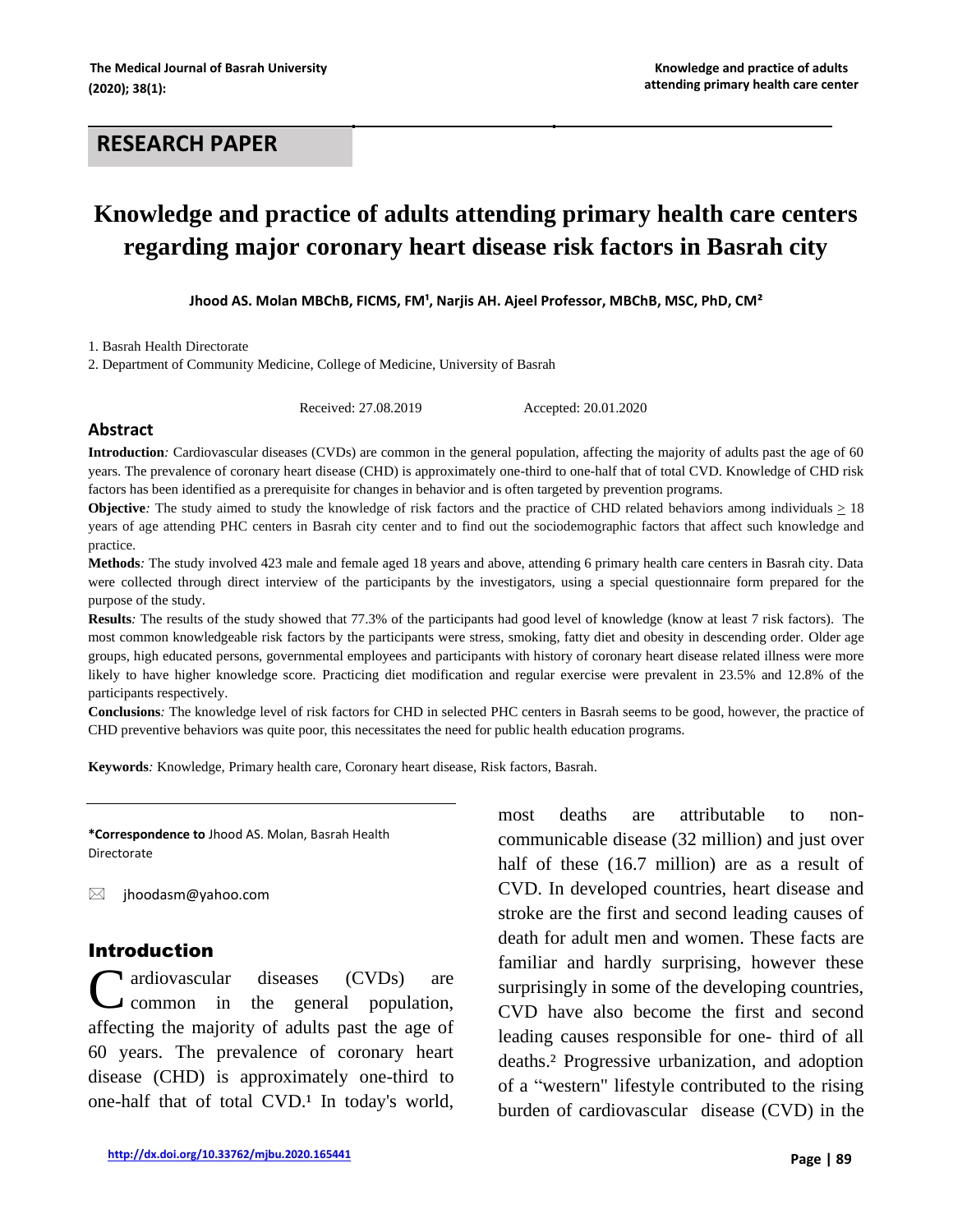developing world. Developing nations continue to be ill-equipped to handle this burden and this, coupled with poor literacy rates and lack of awareness of disease symptoms, result in worse disease outcomes.<sup>3</sup> In Iraq coronary heart diseases have increased remarkably over the last two decades; it was noticed clearly after 1991 war, particularly in young adults. $4$  The etiology of CHD is multi factorial. Some of the risk factors are modifiable (cigarette smoking, high blood pressure, elevated serum cholesterol, diabetes mellitus (DM), obesity, sedentary habits, stress), others immutable (age, sex, family history, genetic factors, personality). Estimating the level of knowledge of the population can help to guide public health programs especially those programs directed towards reducing modifiable risk factors for CVD like providing risk factor screenings and connecting them with lifestyle programs and health counseling.<sup>3</sup> There are no known estimates of the level of knowledge of CHD risk factors in Basrah.

#### **The aims of the study were:**

- *-* To study the knowledge of risk factors and the practice of CHD-related behaviors among individuals aged 18 years and above attending PHC centers in Basrah city centre.
- To find out the sociodemographic factors that affect such knowledge and practice.

## METHODS

**Study design and setting:** This cross-sectional study was carried out during the period extending from the first of May 2011-to the  $31<sup>st</sup>$ of July 2011. The study population included adults of both sexes (aged 18 years and above) attending primary health care centers during the study period.

**Ethical consideration:** agreement of the Basrah directorate of health to carry out the study on adults attending primary health care centers was obtained before starting the study.

**Sampling:** A total of 423 adults attending 6 primary health care centers in Basrah city were included in the present study. A list of the primary health care centers in Basrah city was obtained from the Department of Primary Health Care (a total of 34 primary health care centers). The health centers were arbitrarily grouped into 3 groups according to the socioeconomic level of their catchment areas: high, middle and low socio-economic level. Then 6 primary health care centers were randomly selected, two centers were chosen to represent each socio-economic level. Two from high socioeconomic areas (Al-Razzi, and Al-Buradai'a), two from middle socioeconomic areas (Al-Junaina, and Mohammed Al-Dura), and two from low socioeconomic areas (Al-Hadi, and Al-Mutaiha). The data were collected through direct interview of the study population by the investigators.

**Procedure:** A special questionnaire form was used to collect data. Components of the questionnaire were taken from published studies,  $3,5-7$  in addition to questions which were suggested by the authors. The majority of the questions were closed ended. The questionnaire included: socio-economic and health information about the participants including: age, sex, education, occupation, marital status; smoking history; medical history of CHD; and family history of CHD. The questionnaire also included questions to assess the knowledge and practice of the participants regarding CHD risk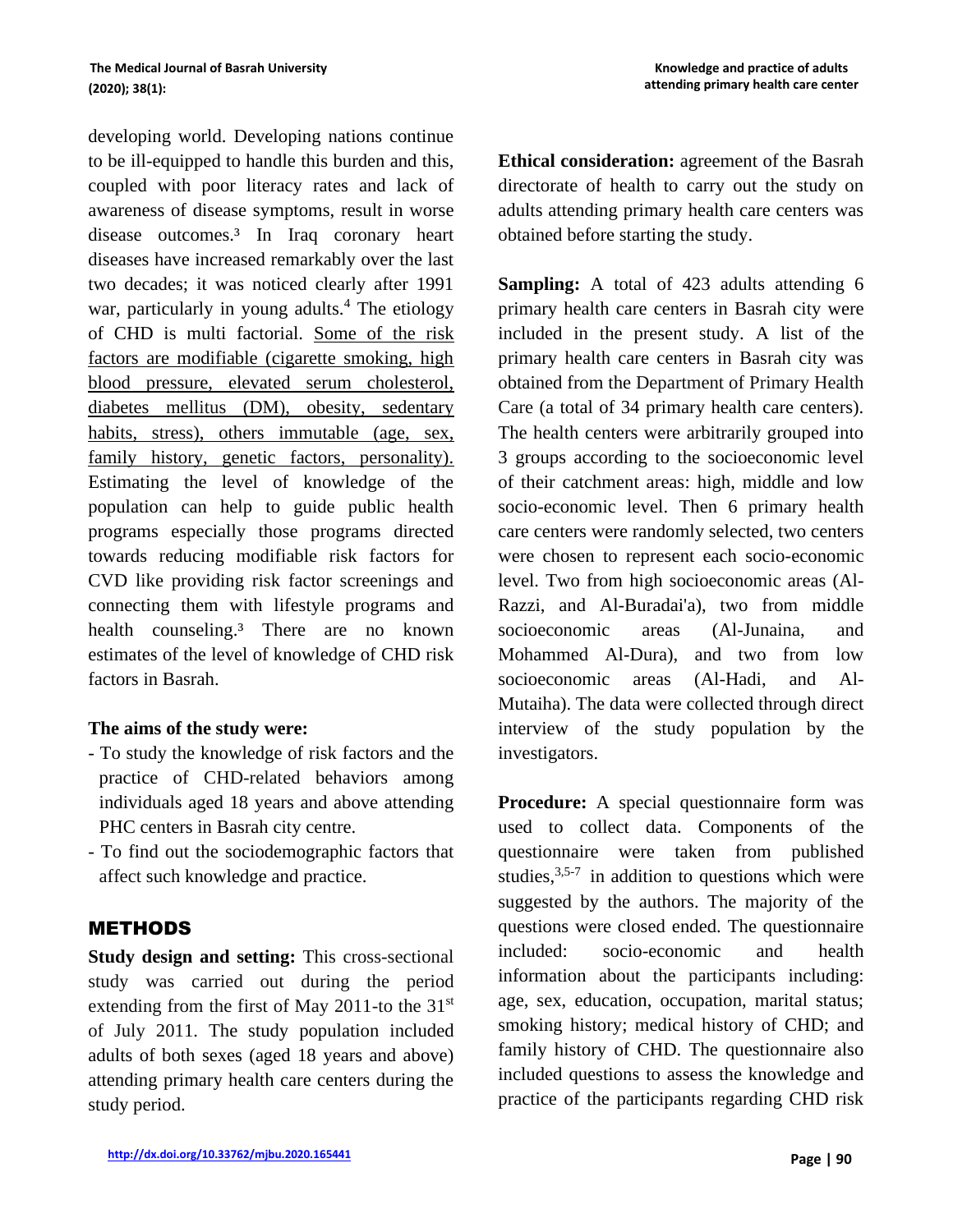factors. Ten risk factors were assessed:1) smoking, 2) hypertension, 3) high blood cholesterol, 4) old age, 5) DM, 6) family history of CHD, 7) Lack of exercise, 8) obesity, 9) psychosocial factors and 10) fatty diet consumption. Subjects were asked about the association of each risk factor, as well as direction of the association, of the risk factor with CHD. For each risk factor, if the subject correctly identified the association of the risk factor with CHD she / he would get a score of one otherwise zero for that component. Subjects scoring a total of 0-3 risk factors were regarded as having a poor level of knowledge, from 4 to 6 risk factors were regarded as moderate level, scoring a total greater than or equal to 7 out of a possible 10 were regarded as having good level of knowledge. Then each of the above mentioned risk factors were analyzed separately, which enabled us to identify specific knowledge gaps in our population. The practice of the respondents related to CHD risk factors was assessed through inquiring about 8 preventive practices which included:

- •The last time the participant has checked his blood pressure, his blood cholesterol, his blood sugar, his body weight, and the last time he / she tried to quit smoking.
- •Starting diet modification, regular exercise starting and visiting the doctor just for checkup. Timing of each preventive practice was grouped as follows:
- Within the past 3 months.
- Within the past 6 months.
- Within the past 1 year.
- Never.

**Statistical analysis:** The data were analyzed by the statistical package for social science (SPSS) version 17. Descriptive statistics like the sociodemographic characteristics were presented as frequencies, and percentages. The relationship between two categorical variables was analyzed using Chi square and Fisher's exact test. A Pvalue of **<** 0.05 was the criterion of statistical significance.<sup>8</sup>

## RESULTS

(Table-1), shows characteristics of the study population. The study included 423 respondents; 130 (30.7%) were males and 293 (69.3%) were females. The age of the study population ranged between 18 -70 years. The majority were in the age groups  $20-29$  and  $> 40$  years,  $34.3\%$  and 31.2% respectively. About half of the respondents (45.9%) had 6 years of schooling or less, while 37.1% had between 7 and 12years and only 17% with 13 years and above. The majority of the respondents were married (92.9%), while 7.1% were (single, widow and divorced). More than half of the respondents (57.9%) were self-employed, 23.6% were governmental employees. The majority of the study populations were non-smokers (83.2%). Overall 17.7% of the study population had history of CHD or CHD related illnesses (hypertension, diabetes mellitus, dyslipidemia), while 61% had a family history of such conditions.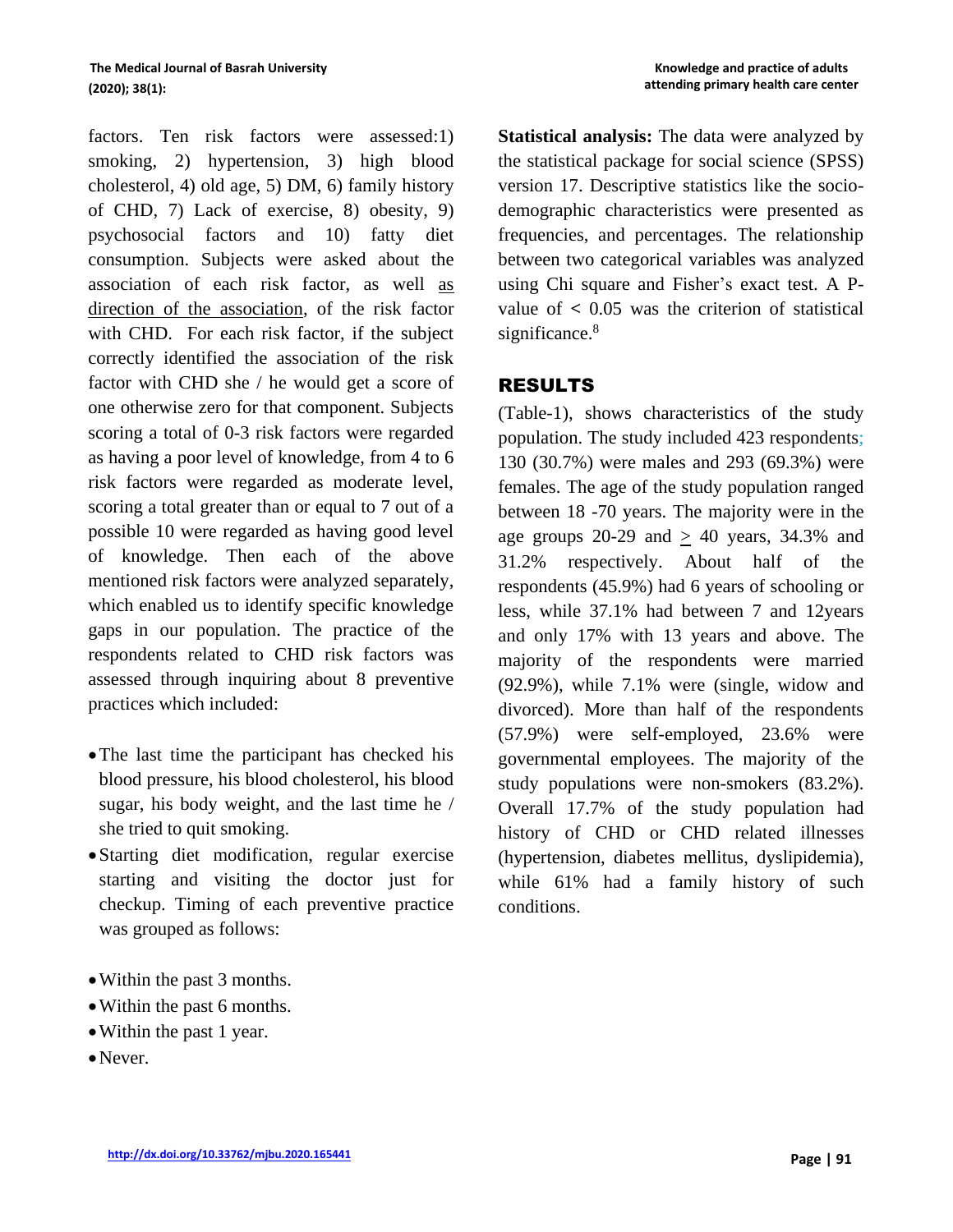# **Table 1. Characteristics of the study population**

| <b>Variable</b>                                         | No. $(\% )$ |  |  |  |
|---------------------------------------------------------|-------------|--|--|--|
| Age (years)                                             |             |  |  |  |
| < 20                                                    | 27(6.4)     |  |  |  |
| 20-29                                                   | 145 (34.3)  |  |  |  |
| 30-39                                                   | 119(28.1)   |  |  |  |
| $\geq 40$                                               | 132 (31.2)  |  |  |  |
| Sex                                                     |             |  |  |  |
| <b>Male</b>                                             | 130(30.7)   |  |  |  |
| Female                                                  | 293 (69.3)  |  |  |  |
| <b>Education (years)</b>                                |             |  |  |  |
| $\leq 6$                                                | 194 (45.9)  |  |  |  |
| $7 - 12$                                                | 157(37.1)   |  |  |  |
| $\geq$ 13                                               | 72 (17.0)   |  |  |  |
| <b>Marital status</b>                                   |             |  |  |  |
| <b>Married</b>                                          | 393 (92.9)  |  |  |  |
| Others (single, widow,                                  | 30(7.1)     |  |  |  |
| divorced)<br><b>Occupation</b>                          |             |  |  |  |
| <b>Governmental employee</b>                            | 100(23.6)   |  |  |  |
| Self employed                                           | 245(57.9)   |  |  |  |
| <b>Housewife</b>                                        | 67(15.8)    |  |  |  |
| <b>Others</b>                                           | 11(2.6)     |  |  |  |
| <b>Smoking history</b>                                  |             |  |  |  |
| <b>Smoker</b>                                           | 53 (12.5)   |  |  |  |
| <b>Nonsmoker</b>                                        | 352 (83.2)  |  |  |  |
| <b>Ex-smoker</b>                                        | 18 (4.3)    |  |  |  |
| <b>Medical history (of CHD&amp;CHD related illness)</b> |             |  |  |  |
| $+ve$                                                   | 75 (17.7)   |  |  |  |
| -ve                                                     | 348 (82.3)  |  |  |  |
| Family history (of CHD & CHD related illness)           |             |  |  |  |
| $+ve$                                                   | 358 (61.0)  |  |  |  |
| -ve                                                     | 165 (39.0)  |  |  |  |
| <b>Total</b>                                            | 423 (100.0) |  |  |  |

To assess the respondent's level of knowledge, they were asked about the association of 10 risk factors as well as direction of the association with coronary heart disease (whether the factor increases, decreases, or has no effect). About three quarters of the subjects (77.3%) showed good level of knowledge of the risk factors (know correctly the role of 7 to 10 risk factors). Another 57(13.5%) of the participants had moderate knowledge (know correctly the role of 4 to 6 risk factors), and only 39 (9.2% ) of the participants had poor knowledge about CHD risk factors (knew correctly the role of  $\leq$  3 risk factors, of whom 8 respondents didn't know the role of any risk factor), (Table-2).

# **Table 2. Respondent's level of knowledge of CHD risk factors**

| <b>Knowledge of CHD risk factors</b> | No. (%)     |  |
|--------------------------------------|-------------|--|
| <b>Good knowledge</b>                | 327 (77.3)  |  |
| <b>Moderate knowledge</b>            | 57 (13.5)   |  |
| Poor knowledge                       | 39(9.2)     |  |
| Total                                | 423 (100.0) |  |

Out of 423 study subjects, 390 (92.2%) had correct knowledge about the association of psychological factors with CHD, 90.8% were able to correctly identify the association of smoking with CHD, 87% were knowledgeable about the association of fatty diet consumption with CHD. The poorest knowledge was that related to the association between diabetes mellitus and CHD, (Table-3).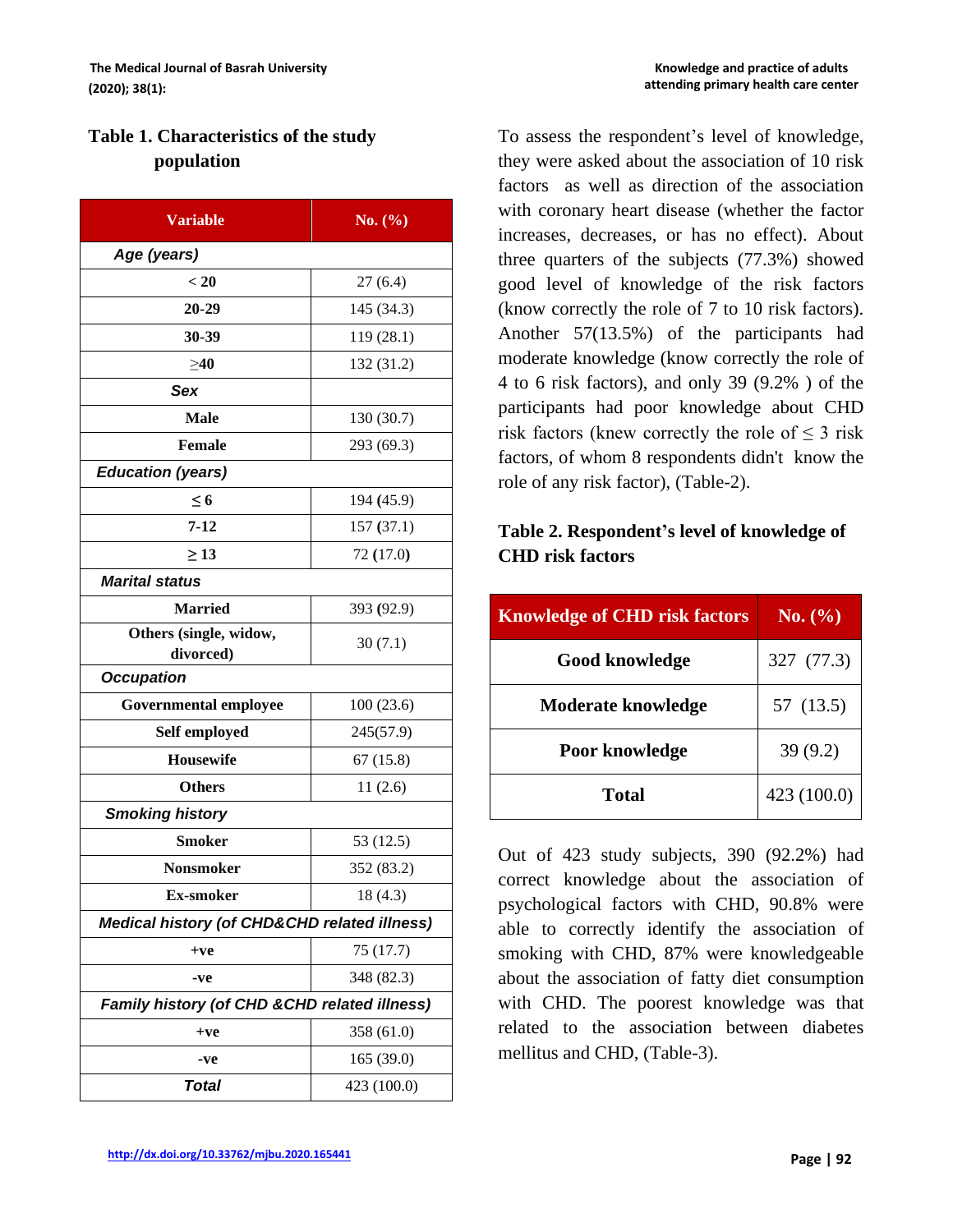| The risk factor               | <b>Respondents with correct</b><br>knowledge |  |
|-------------------------------|----------------------------------------------|--|
|                               | No. (%)                                      |  |
| <b>Psychological factors</b>  | 390 (92.2)                                   |  |
| <b>Smoking</b>                | 384 (90.8)                                   |  |
| <b>Fatty diet</b>             | 369 (87.0)                                   |  |
| <b>Obesity</b>                | 347 (82.0)                                   |  |
| Old age                       | 330 (78.0)                                   |  |
| <b>High blood cholesterol</b> | 316 (74.7)                                   |  |
| <b>Hypertension</b>           | 307(72.3)                                    |  |
| <b>Family history</b>         | 300 (70.9)                                   |  |
| <b>Exercise</b>               | 292 (69.0)                                   |  |
| DM                            | 183 (43.3)                                   |  |

#### **Table 3. Respondent's level of knowledge about specific CHD risk factors**

Factors affecting the level of knowledge are summarized in (Table-4). A significant association was found between the participants' age, educational level, occupation, medical history of CHD or CHD related illness and knowledge level  $(P < 0.05)$ . No significant association was found between the participants' gender, marital status, family history of CHD and knowledge level  $(P > 0.05)$ .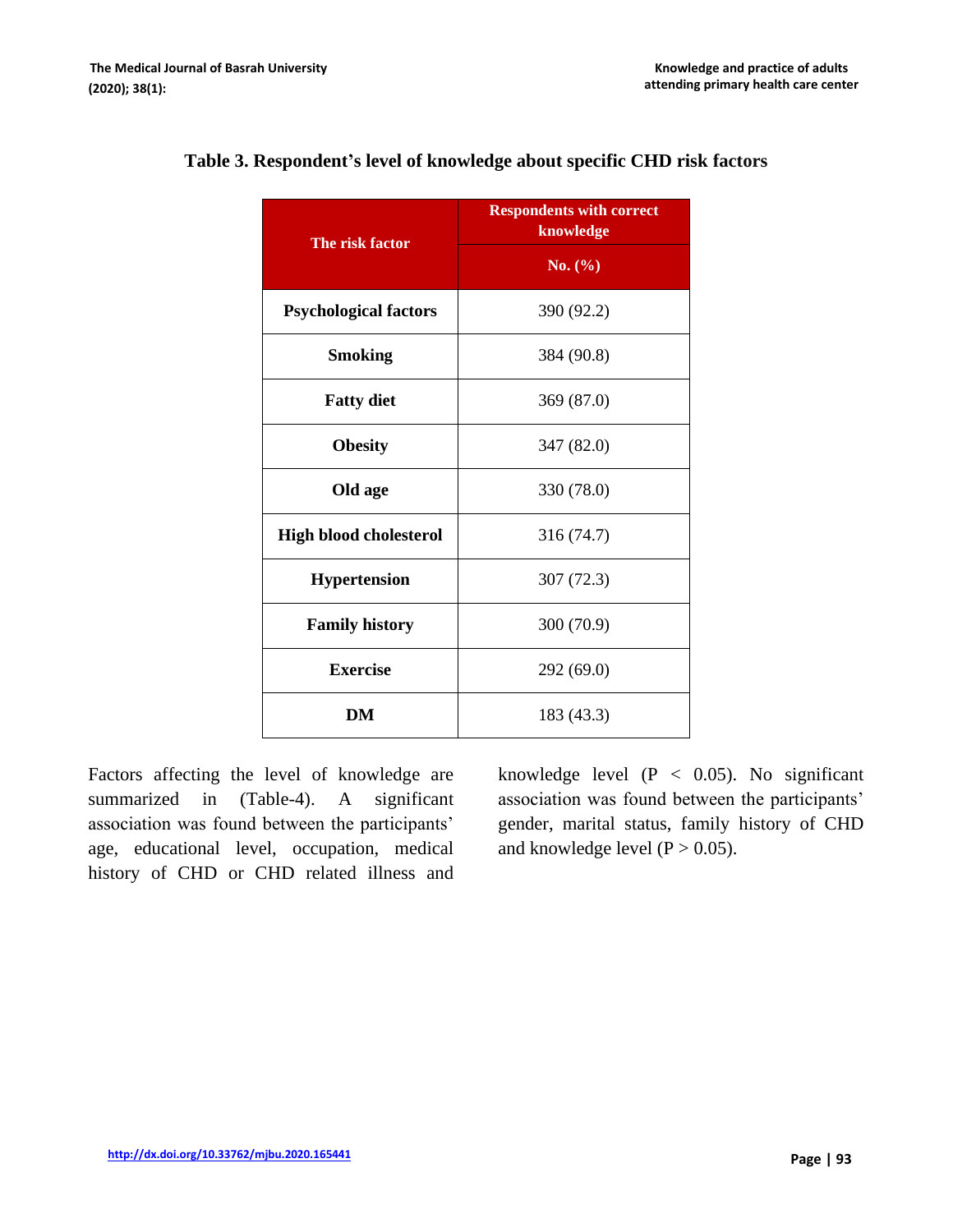# **Table 4. Factors affecting the level of knowledge**

|                                         | <b>Knowledge level</b>    |                 |              |              |
|-----------------------------------------|---------------------------|-----------------|--------------|--------------|
| <b>Variable</b>                         | Poor                      | <b>Moderate</b> | Good         | <b>Total</b> |
|                                         | $No.$ $(\%)$              | No. $(\%)$      | $No.$ $(\%)$ | $No.$ $(\%)$ |
| <b>Sex</b>                              |                           |                 |              |              |
| <b>Male</b>                             | 8(6.2)                    | 16(12.3)        | 106(81.5)    | 130 (100.0)  |
| Female                                  | 31(10.6)                  | 41 (14.0)       | 221 (75.4)   | 293 (100.0)  |
| <b>Total</b>                            | 39 (9.2)                  | 57(13.5)        | 327 (77.3)   | 423 (100.0)  |
| $X^2 = 2.539$                           |                           | $df = 2$        |              | $P = 0.284$  |
| Age                                     |                           |                 |              |              |
| < 20                                    | 5(18.5)                   | 8(29.6)         | 14(51.9)     | 27 (100.0)   |
| $20 - 29$                               | 14(9.6)                   | 23 (15.9)       | 108 (74.5)   | 145 (100.0)  |
| $30 - 39$                               | 11(9.2)                   | 19(16.0)        | 89 (74.8)    | 119 (100.0)  |
| $\geq 40$                               | 9(6.8)                    | 7(5.3)          | 116 (87.9)   | 132 (100.0)  |
| <b>Total</b>                            | 39 (9.2)                  | 57(13.5)        | 327 (77.3)   | 423 (100.0)  |
| Fisher's exact = $21.459$               |                           |                 |              | $P = 0.001$  |
| Education (years)                       |                           |                 |              |              |
| $\leq 6$                                | 35 (18.0)                 | 43 (22.2)       | 116 (59.8)   | 194 (100.0)  |
| $7 - 12$                                | 4(2.5)                    | 12(7.6)         | 141 (89.8)   | 157 (100.0)  |
| $\geq$ 13                               | 0(0.0)                    | 2(2.8)          | 70 (97.2)    | 72 (100.0)   |
| <b>Total</b>                            | 39 (9.2)                  | 57(13.5)        | 327 (77.3)   | 423 (100.0)  |
|                                         | Fisher's exact = $68.626$ |                 |              | P < 0.001    |
| Occupation                              |                           |                 |              |              |
| Governmental<br>employee                | 3(3.0)                    | 7(7.0)          | 90 (90.0)    | 100(100.0)   |
| Self employed                           | 23(9.4)                   | 41(16.7)        | 181 (73.9)   | 245 (100.0)  |
| Housewife                               | 13 (19.4)                 | 6(9.0)          | 48 (71.6)    | 67(100.0)    |
| <b>Others</b>                           | 0(0.0)                    | 3(27.3)         | 8(72.7)      | 11(100.0)    |
| <b>Total</b>                            | 39 (9.2)                  | 57(13.5)        | 327 (77.3)   | 423 (100.0)  |
| $X^2 = 23.131$                          | $P = 0.001$<br>$df = 6$   |                 |              |              |
| <b>Marital</b> status                   |                           |                 |              |              |
| <b>Married</b>                          | 35(8.9)                   | 53 (13.5)       | 305 (77.6)   | 393 (100.0)  |
| <b>Others</b>                           | 4(13.3)                   | 4(13.3)         | 22(73.3)     | 30 (100.0)   |
| <b>Total</b>                            | 39 (9.2)                  | 57(13.5)        | 327 (77.3)   | 423 (100.0)  |
|                                         | Fisher's exact $= 0.955$  |                 |              | $P = 0.70$   |
| <b>Medical history of CHD</b>           |                           |                 |              |              |
| $+ve$                                   | 4(5.3)                    | 4(5.3)          | 67(89.4)     | 75 (100.0)   |
| - ve                                    | 35(10.1)                  | 53 (15.2)       | 260 (74.7)   | 348 (100.0)  |
| <b>Total</b>                            | 39(9.2)                   | 57(13.5)        | 327 (77.3)   | 423 (100.0)  |
| Fisher's exact $= 7.840$<br>$P = 0.021$ |                           |                 |              |              |
| <b>Family history of CHD</b>            |                           |                 |              |              |
| $+ve$                                   | 19(7.4)                   | 32 (12.4)       | 207(80.2)    | 258 (100.0)  |
| -ve                                     | 20(12.1)                  | 25(15.2)        | 120 (72.7)   | 165(100.0)   |
| <b>Total</b>                            | 39(9.2)                   | 57(13.5)        | 327 (77.3)   | 423 (100.0)  |
| $X^2 = 3.767$                           |                           | $df = 2$        |              | $P = 0.15$   |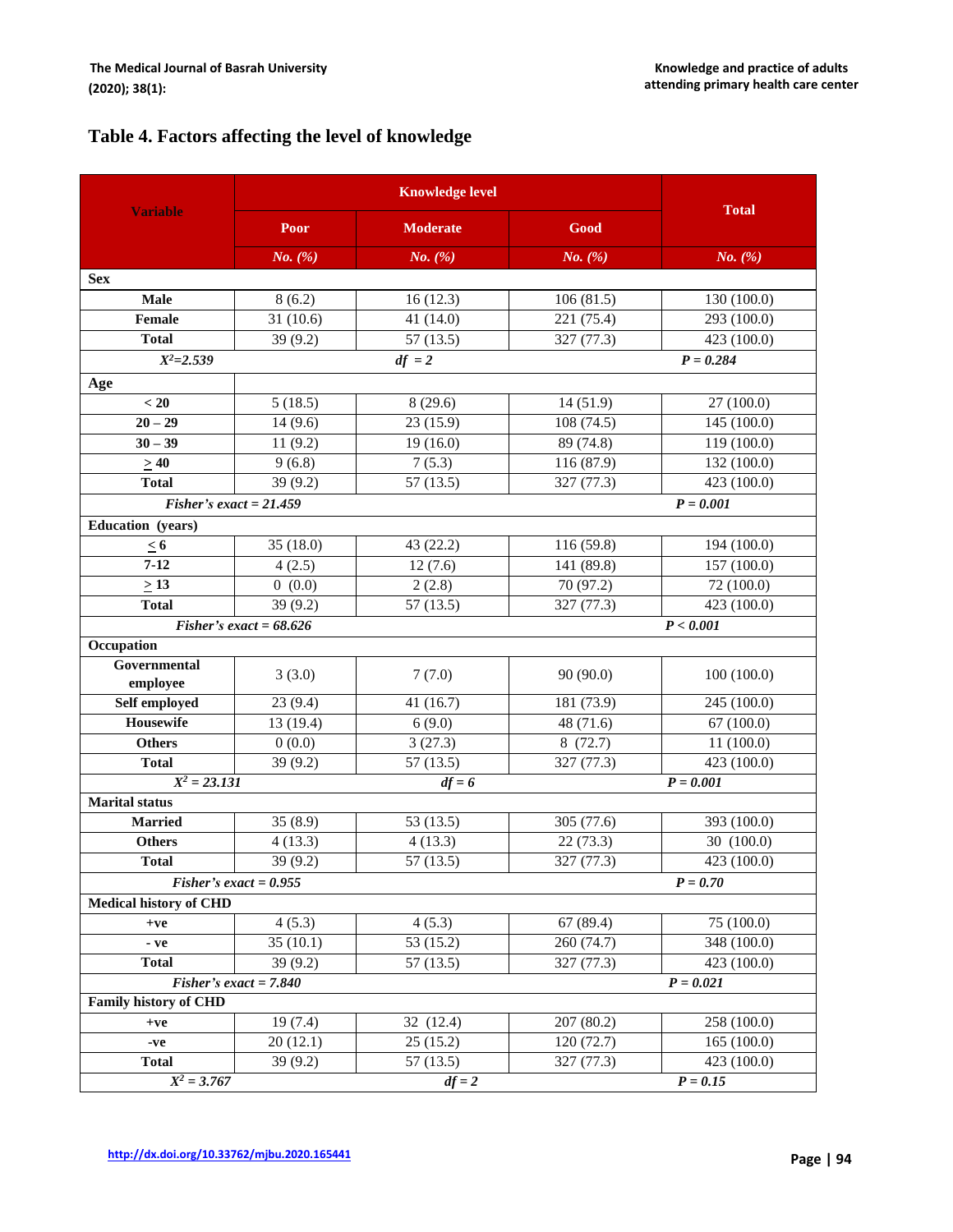When the respondents were asked to name their source of information about CHD risk factors, their responses are shown in (Table-5). Relatives and friends were the main source of information for nearly one-half of respondents (52.2%), followed by television (50.6%) and radio (31.6%).

## **Table 5. Source of information about CHD risk factors**

| <b>Information source</b>    | No. (%)    |
|------------------------------|------------|
| <b>Relatives and friends</b> | 221 (52.2) |
| TV                           | 214 (50.6) |
| Radio                        | 134 (31.6) |
| <b>Doctors</b>               | 72 (17.0)  |
| <b>Newspapers</b>            | 15(3.5)    |
| <b>Others</b> (academic      | 79 (18.7)  |
| study, internet)             |            |

(Table-6) represents the respondent's CHD preventive practices and timing of such practices. The majority of participants (82.5%) reported that they had their blood pressure checked. The second most commonly practiced CHD preventive measure was weight measurement (65.2%). On the other hand, only 123 (29.1%) of the study population had their blood sugar checked during the preceding year, (51.2%) of them were having history of CHDrelated illness. About one quarter (25.8%) of the study population reported starting dietary modification, half of them modified their diet following doctor's advice. Overall, only 61 (14.4%) of the study population did serum cholesterol checkup, (51.2%) of them were having medical disease related to CHD. Physical inactivity was reported by the majority (87.2%) of the study population. Only 54(12.8%) reported starting regular exercise within the preceding year. Of the study subjects only 32(7.6%) reported visiting a doctor during the preceding year just for checkup, (71.9) % of them were already suffering from CHD-related conditions. Out of 53 smokers 29 (50.9%) tried to quit smoking.

**Table 6. Respondents' CHD preventive practices and timing of such practices.**

|                                   | Done / Timing (months) |            |                         | <b>Not done</b> |
|-----------------------------------|------------------------|------------|-------------------------|-----------------|
| The preventive practice           | 3                      | 6          | <b>12</b>               | No. (%)         |
|                                   | No. (%)                | No. (%)    | No. (%)                 |                 |
| Blood pressure check up           | 251(59.3)              | 47(11.1)   | 51(12.1)                | 74(17.5)        |
| Body weight check up              | 193(45.6)              | 41 $(9.7)$ | 42(9.9)                 | 147(34.8)       |
| Blood sugar check up              | 86 (20.4)              | 14(3.3)    | 23(5.4)                 | 300(70.9)       |
| <b>Blood cholesterol check up</b> | 35(8.3)                | 8(1.9)     | 18 (4.2)                | 362(85.6)       |
| Tried to quit smoking             | 13(24.5)               | 3(5.7)     | 13(24.5)                | 24(45.3)        |
| <b>Starting diet modification</b> | 34(8.0)                | 10(2.4)    | 65(15.4)                | 314 (74.2)      |
| <b>Starting regular exercise</b>  | 18 (4.3)               | 3(0.7)     | 33(7.8)                 | 369 (87.2)      |
| Visiting doctor for check up      | 29(6.9)                | 3(0.7)     | (0.0)<br>$\overline{0}$ | 391 (92.4)      |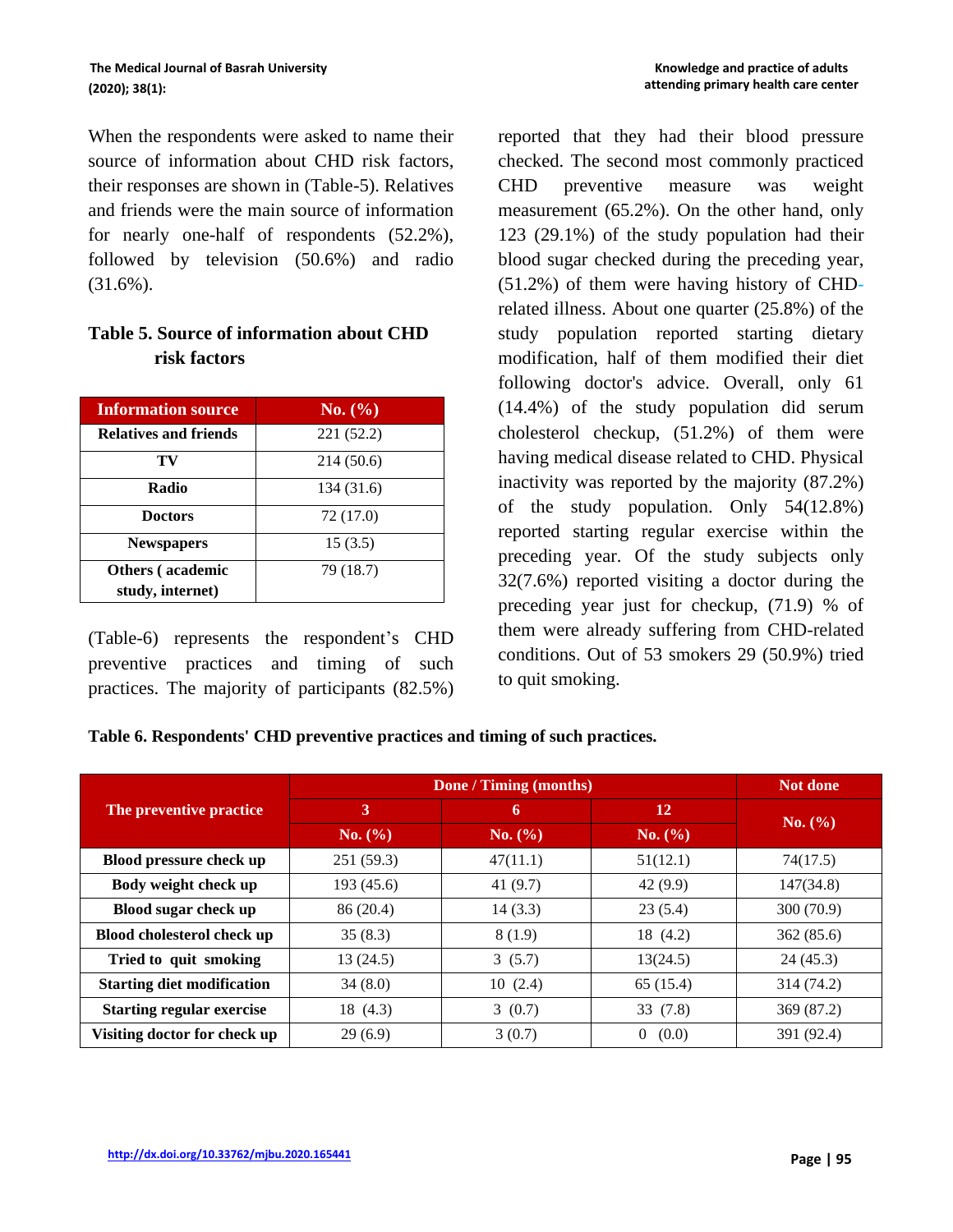## **DISCUSSION**

Knowledge is necessary for behavioral change; people must have the knowledge about both the risk factors and preventive behaviors. 5 In the present study, a good percent (77.3%) of the participants had good level of knowledge (knew at least 7 risk factors). This is much higher than that reported in a similar study done in Karachi which revealed that (41.9%) of the participants had good level of knowledge,<sup>3</sup> in Maldives  $(18.8\%)$ ,<sup>5</sup> in India  $(41.4\%)$ ,<sup>9</sup> and in Poland  $(40.7\%)$ <sup>10</sup>. The good level of knowledge in our study may reflect that the respondents in Basrah had fairly good idea about CHD risk factors. However, assessing the level of knowledge using a structured questionnaire, the respondent with no knowledge still has a 50% chance of getting a correct answer, so there may be an overestimation of the total level of knowledge of the risk factors. While this may affect the assessment of the level of knowledge, it definitely cannot account for the striking differences in knowledge between certain groups e.g., those classified by education, age, and occupation subgroups. The majority of the participants in our study identified psychological factors, smoking, fatty diet, and obesity as risk factors for CHD (92.2%, 90.8%, 87%, 82%) respectively. A good percentage of the participants identified old age, high blood cholesterol, hypertension, family history and lack of exercise as risk factors. However, a relatively low percentage (43.3%) knew that DM is a CHD risk factor. In Karachi, the most frequently known risk factors were fatty food (92.2%), smoking (82.9%), and obesity  $(41.9\%)$ .<sup>3</sup> In India, hypertension  $(73\%)$ , obesity (72%), smoking (67%), and high blood cholesterol (57%) were the most commonly known risk factors.⁹ While in Poland, alcohol misuse (86.2%), smoking (85.6%), obesity (79.6%), family history (75.4%), lack of physical exercise (74.3%), hypertension (73.1%), and fatty diet (72.%), were all well known risk factors. $10$  The results obtained showed that most of the respondents in the present study, identified stress as a CHD risk factor possibly because of the high prevalence of this factor in our community. If an individual believes that stress is the main cause of ill health, he or she may discount the importance of behavioral changes (e.g., diet and exercise) that may be more effective in reducing the risk of CHD.<sup>11</sup> Another noticeable aspect in the results of the present study, is that the study population were more knowledgeable about behavior related risk factors-smoking, fatty diet, and obesity- than the physiologic ones-old age, high blood cholesterol, hypertension, family history, and DM- with the exception of lack of exercise which fell near the end of the list. The reason may be that the behavioral risk factors of CHD are much simpler to disseminate through mass media than the more complex physiologic risk factors. The latter may be more effectively delivered by health care professionals in a clinical setting. The present study found that knowledge of CHD risk factors was significantly higher among older age groups. The reverse was true in Canada and Italy.<sup>6,12</sup> While, in Karachi no association was found between respondent's age and the level of knowledge.³ A strong, positive and independent association between level of education and good level of knowledge of CHD risk factors, was found in the present study. This result is consistent with those reported by similar studies in Canada, India.<sup>6,9</sup> While a study in the Maldives found no association between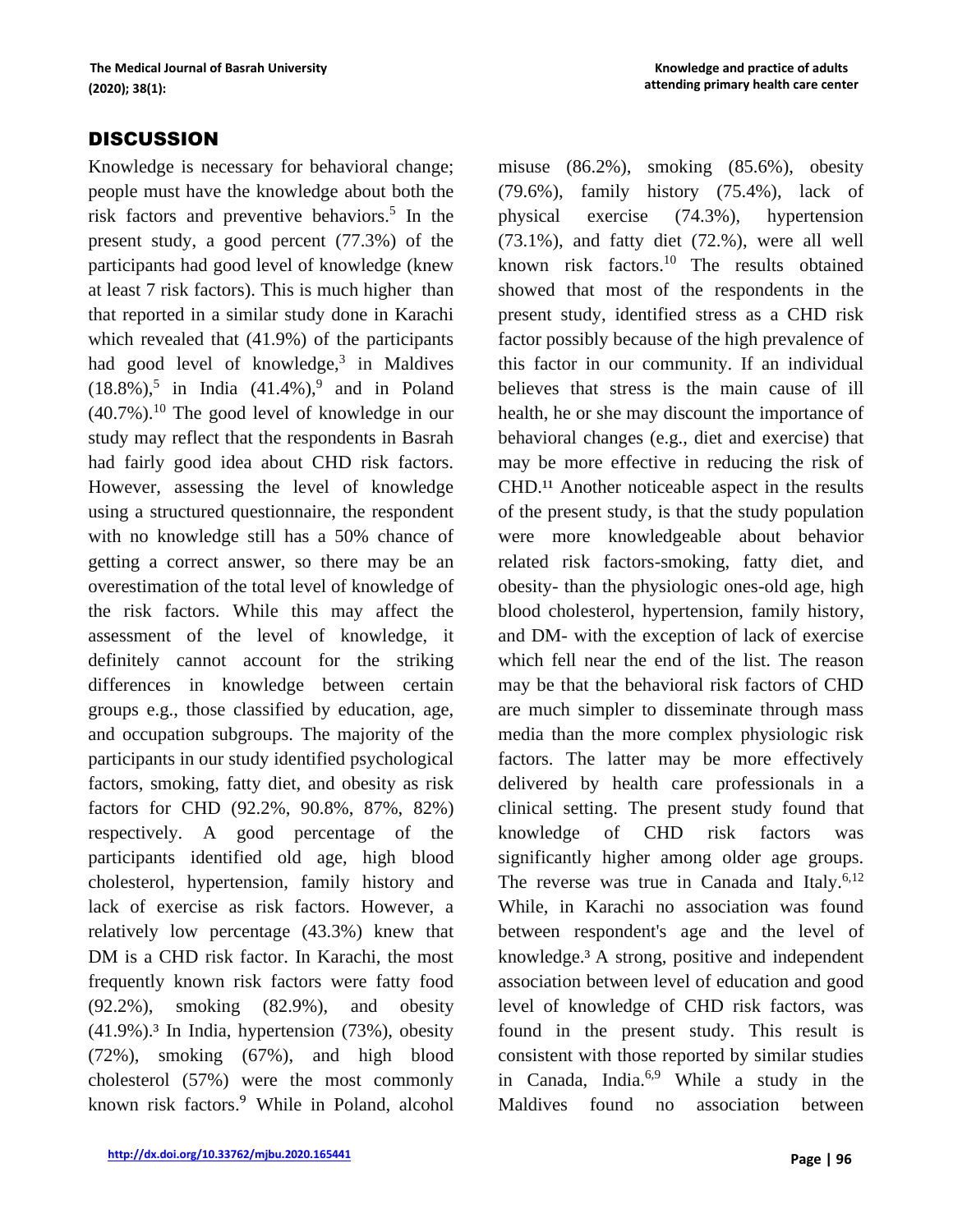knowledge and educational level.<sup>5</sup> Individuals who are more educated are more able to understand health messages that are conveyed through print media and / or visual media. This finding identifies the need for targeting poorly educated individuals in Basrah with educational programs that are tailored to their level of understanding. Similarly, a significant association was found between knowledge and occupation. Respondents working in government and private sectors had higher knowledge scores compared to housewives, retired, unemployed, and students. The same results were obtained in Karachi,<sup>3</sup> the Maldives,<sup>5</sup> and Canada.<sup>6</sup> This could be partly related to the level of education, in addition to the fact that occupation provides cultural environments and access to information. A significant association was also found between positive medical history of CHD and/or CHD- related illness and knowledge level. This is consistent with the results obtained in USA,<sup>11</sup> while in Karachi and the Maldives,  $3.5$  there was no significant association between the medical condition and the level of knowledge. This could be explained by that subjects with such history might have received advice about their illness from doctors and health professionals and they might listen more eagerly to health messages from different sources. No significant association was found between sex, marital status and family history of CHD and / or CHD related illness and knowledge about CHD risk factors. From the results obtained from the study, relatives and friends, television and radio were the main sources of information for CHD risk factors. Also it was found that doctors, newspaper weren't good source of information on CHD. This is because; the mass media is playing the major role in promoting health in today's world. Studies in the Maldives and USA also showed that TV advertisements are the most frequently mentioned source of help among recent quitters of smoking.5,11 Number of studies have shown that campaigns enhance improvements in attitude toward healthy behavior, such as better diet, exercise and smoking cessation.<sup>5</sup> Despite the apparently good level of knowledge of CHD risk factors, the practice of selected preventive behaviors was insufficient. Only 25.8% of the participants have started diet modification in the preceding year, 12.8% have started regular exercise and only 7.6% of the participants were visiting doctor for check up in the same period. One reason why knowledge does not lead to behavior change is the lack of skills necessary to perform the behavior. Adoption of a new healthpromoting behavior often requires complex cognitive, social, behavioral and self-regulatory skills. For example in order to exercise regularly we need motivation, the importance and benefits of exercise, and an idea of the kinds of exercises. Without the necessary skills to support a new health behavior people are unlikely to initiate and less likely to sustain behavior change efforts.<sup>5</sup> The participants in the present study, lack the necessary capabilities to practice CHD preventive behaviors, and this is similar to the Maldives and USA studies results. 5,11

#### COCLUSIONS & RECOMMENDATIONS

In summary, the knowledge level in Basrah seems to be good however, the practice of CHD preventive behaviors was quite poor, this necessitates the need for public health education programs, in addition to further epidemiological studies, especially population-based, to assess the level of knowledge and practice of CHD risk factors in Basrah.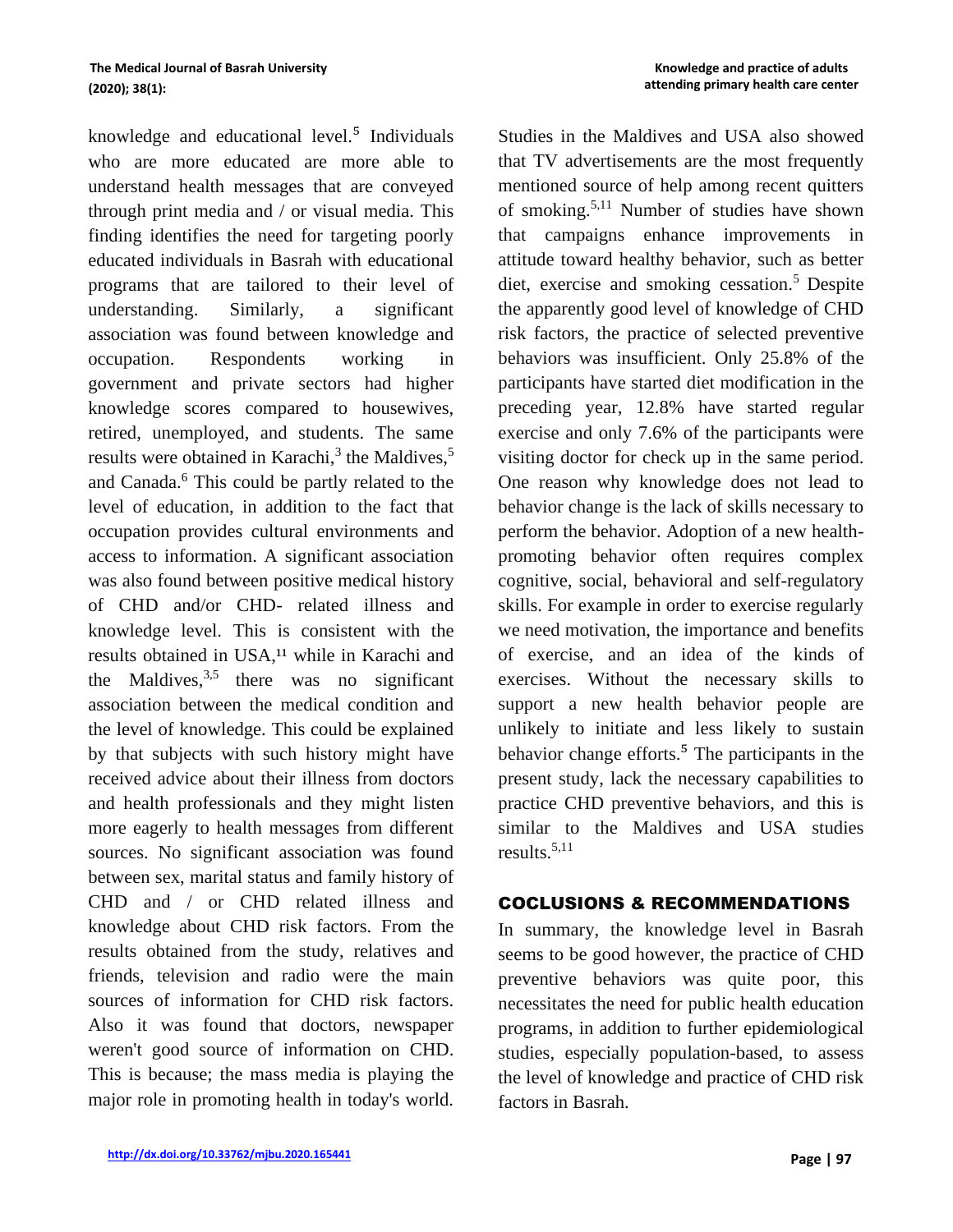## REFERENCES

- 1. Peter WW. Overview of the cardiovascular disease risk factors. Available from: [www.uptodate.com/clinicians/index.html.](http://www.uptodate.com/clinicians/index.html.%20September%2027,%202010)  [September 27, 2010.](http://www.uptodate.com/clinicians/index.html.%20September%2027,%202010) (Accessed on July 2, 2011).
- 2. Park K. Park's Textbook of Preventive and Social Medicine.19<sup>th</sup> ed. India: M/s Banarsidas Bhanot; 2007.
- 3. Khan MS, Jafary FH, Jafar TH, Faruqi AM, Rasool SI, Hatcher J, et al. Knowledge of modifiable risk factors of heart disease among patients with acute myocardial infarction in Karachi, Pakistan: a cross sectional study. *BMC Cardiovascular Disoders*. 2006; 6 (18).
- 4. AL-Asadi JN. Cardiovascular disease risk factors and predicted risk among young adult population in Basrah [PhD thesis].University of Basrah; 2004.
- 5. Abdulla K. Accessibility to knowledge and information on risk factors and prevention of cardiovascular diseases, and preventive behaviors of residents above 30 years in Male' Maldives [Msc thesis]. Chulalongkorn University; 2008. Available from:

[http://www.cphs.chula.ac.th/JHealthRes/files/](http://www.cphs.chula.ac.th/JHealthRes/files/FullText/23/supplement/Khadeeja.pdf.(accessed%20on%20September%2015) [FullText/23/supplement/Khadeeja.pdf.\(access](http://www.cphs.chula.ac.th/JHealthRes/files/FullText/23/supplement/Khadeeja.pdf.(accessed%20on%20September%2015) [ed on September 15,](http://www.cphs.chula.ac.th/JHealthRes/files/FullText/23/supplement/Khadeeja.pdf.(accessed%20on%20September%2015) 2011).

6. Potvin L, Richard L, Edwards AC. Knowledge of cardiovascular disease risk factors among the Canadian population: relationships with indicators of socioeconomic status. *CMAJ* 2000; 162 (9): s5-s11.

7. AusDiab: The Australian Diabetes, Obesity and Life style Study. Health knowledge, attitude & practices questionnaire. Available from:

[http://www.bakaria.edu.au/Asset/Files/AusDi](http://www.bakaria.edu.au/Asset/Files/AusDiab-Health-Knowledge,-Attitudes-and-) [ab-Health-Knowledge,-Attitudes-and](http://www.bakaria.edu.au/Asset/Files/AusDiab-Health-Knowledge,-Attitudes-and-)practices-Questionnaire-04-05.pdf. (accessed on February 10, 2011)

- 8. Daniel WW. Biostatistics basic concepts and methodology for the health sciences. $9<sup>th</sup>$  ed. Asia: Wiley; 2010: pp 594-629.
- 9. Saeed O, Gupta V, Dhawan N, Streja L , Shin J, Ku M, et al. Knowledge of modifiable risk factors of Coronary Atherosclerotic Heart Disease (CASHD) among a sample in India. *BMC International Health and Human Rights.* 2009; 9(2): 1-6.
- 10. Bogdańska A, Maniecka-Bryla I, Szpak A. The evaluation of secondary school students' knowledge about risk factors of cardiovascular disease. *Rocz Akad Med Bialymst.* 2005; 50(1): 213-215.
- 11. Lynch EB, Liu K, Catarina I K, Philip G. Cardiovascular disease risk factor knowledge in young adults and 10- years change in risk factors. *Am J of Epidemiol*. 2006; 164(12): 1171-1179.
- 12. Celentano A, Palmieri V, Arezzi E, Sabatella M, Guillaro B, Brancati C, et al. Cardiovascular secondary prevention: patient's knowledge of cardiovascular risk factors and their attitude to reduce the risk burden, and the practice of family doctors. The "Help Your Heart Stay Young" study. *Ital Heart J*. 2004; 5(10): 767-773.